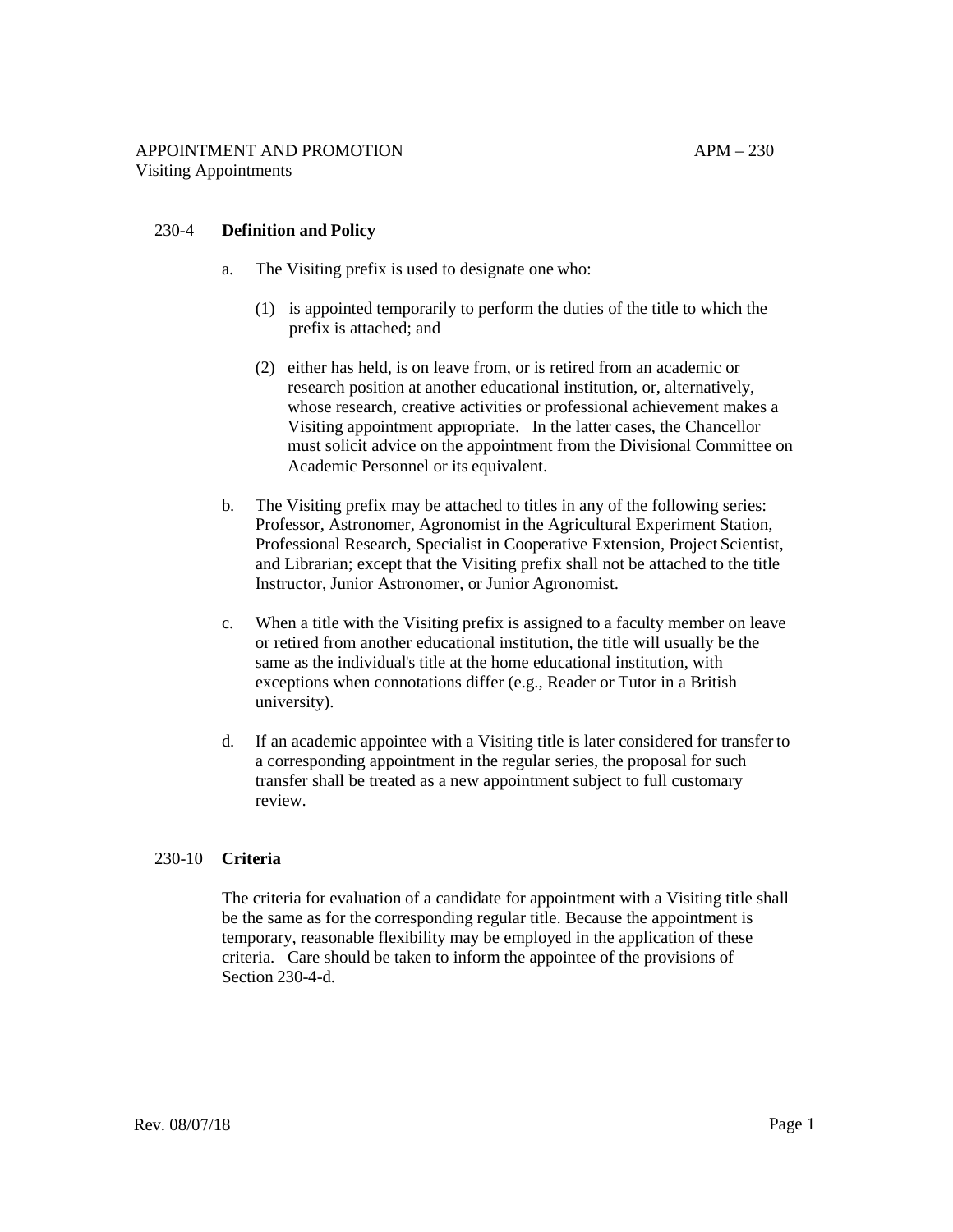#### 230-17 **Terms of Service**

Each appointment or reappointment with a Visiting title shall be for a specified term not to exceed one year. The total period of consecutive service with a Visiting title shall not exceed two years, unless a longer period is approved by the Chancellor.

In the case of Visiting Assistant Professor Programs in Mathematics, the total period of consecutive service shall not exceed three years, unless a longer period is approved by the Chancellor.

#### 230-18 **Salary**

- a. The salary of an appointee with a Visiting title shall be determined according to the special circumstances of the case. In some cases, it will be appropriate to separate considerations of rank from those of salary.
- b. Since the negotiated salary for an appointment to a Visiting title may take into account certain relocation expenses, it should not necessarily be regarded as the appropriate salary for any subsequent regular appointment. (Relocation expenses are not the same as travel expenses; for travel expense reimbursement to a Visiting appointee, see the provisions of APM - 230-20-h.)
- c. An appointee with a Visiting title in one of the schools of health sciences is not eligible for any of the Strict Full-Time or other special compensation plans of these schools. The Chancellor, after consultation with the Academic Senate, may approve exceptions to this provision in cases of full-time appointments involving patient-care responsibilities.
- d. Because salaries of Visiting appointees are negotiated on an individual basis, such salaries are not subject to range adjustments which, when given, automatically affect the regular salary scales.

#### 230-20 **Conditions of Employment**

a. Inasmuch as a Visiting appointment is temporary, with an ending date, and there is no expectation of continued employment, notice of intention not to reappoint is not required, but the formal appointment letter shall specify the starting and termination dates of the service period and indicate that the appointment is self-terminating.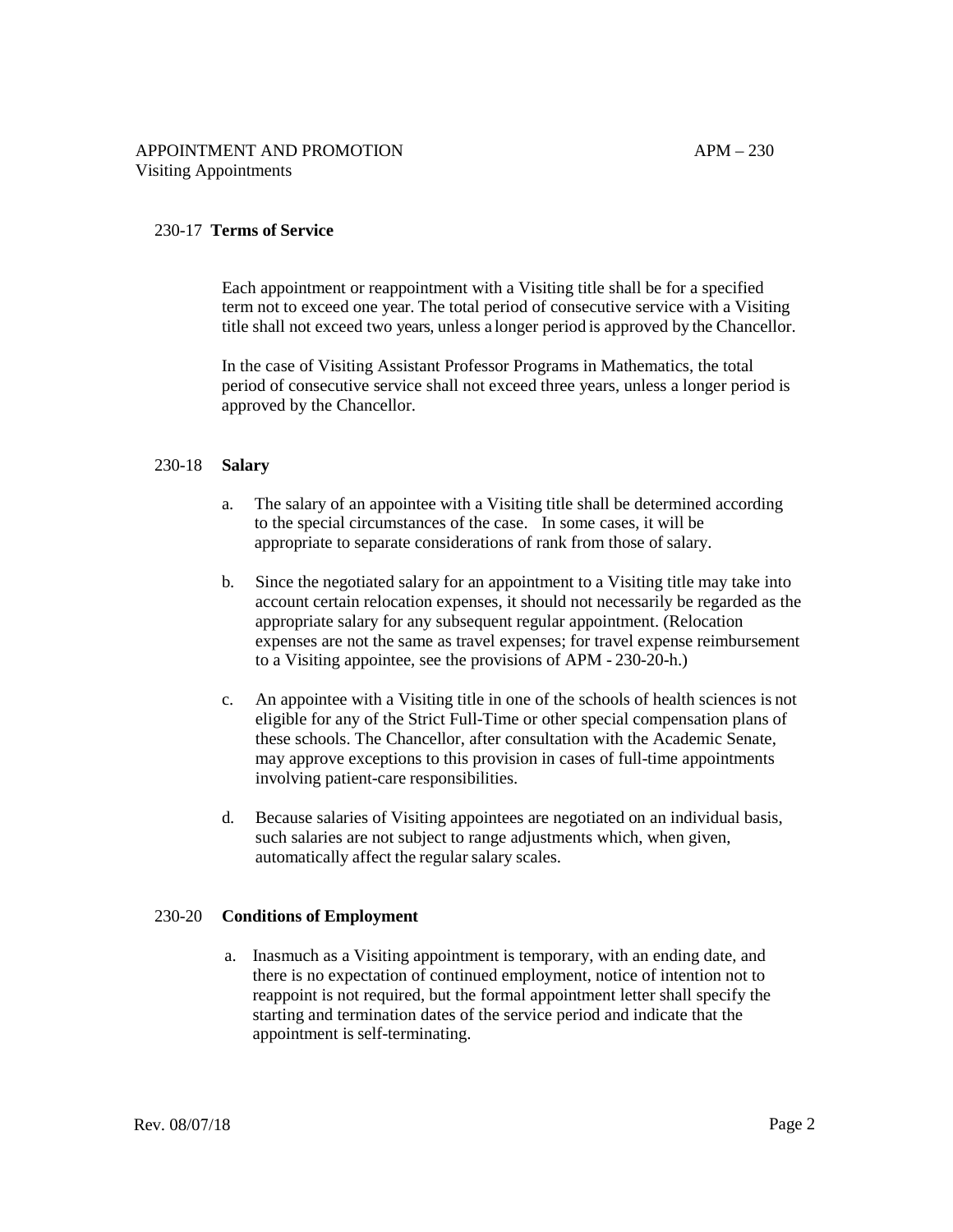- b. As established under the terms of Section 103.9 of the Standing Order of The Regents, termination of the appointment of a faculty member, including that of a Visiting faculty member, before expiration of the contracted term shall be only for good cause, after opportunity for a hearing before the properly constituted advisory committee of the Academic Senate. In all other cases of grievances pertaining to appointees holding a Visiting title, the provisions of [APM - 140](http://ucop.edu/academic-personnel-programs/_files/apm/apm-140.pdf) are applicable.
- c. An appointee with a Visiting title is not a member of the Academic Senate.
- d. Certain removal expenses may be allowed a Visiting appointee who is subsequently appointed to regular faculty rank, or to the regular professional research series, as provided in [APM - 560-14-d.](http://ucop.edu/academic-personnel-programs/_files/apm/apm-560.pdf)
- e. Sabbatical leave credit may be accrued by a Visiting appointee under the special conditions described in [APM - 740-11-b.](http://ucop.edu/academic-personnel-programs/_files/apm/apm-740.pdf)
- f. Sick leaves, vacation leaves, or authorized special leaves with pay for Visiting appointees will be subject to the policies for corresponding ranks without the Visiting prefix.
- g. Neither tenure nor security of employment is acquired by appointment to a Visiting title, although eligible service with certain Visiting titles is credited under the University's "eight-year" rule. (See [APM - 133.](http://ucop.edu/academic-personnel-programs/_files/apm/apm-133.pdf))
- h. Travel expenses for Visiting appointees:
	- (1) When employed at full time for at least one quarter, an appointee with a Visiting title may be reimbursed for expenses incurred in initially traveling from home to the campus to which appointed, subject to the provisions which appear in the following subsections. Agreements concerning such reimbursement shall be made at the time of negotiation for appointment, and payment of travel expense to the extent authorized by University regulations should not be incorporated in the salary, but paid separately.

Reimbursement for return travel may be made, after completion of the term of appointment, to the point of origin or the actual destination, whichever shall result in the lesser distance.

(2) When paid to Visiting appointees, travel expenses are subject to the following limitations: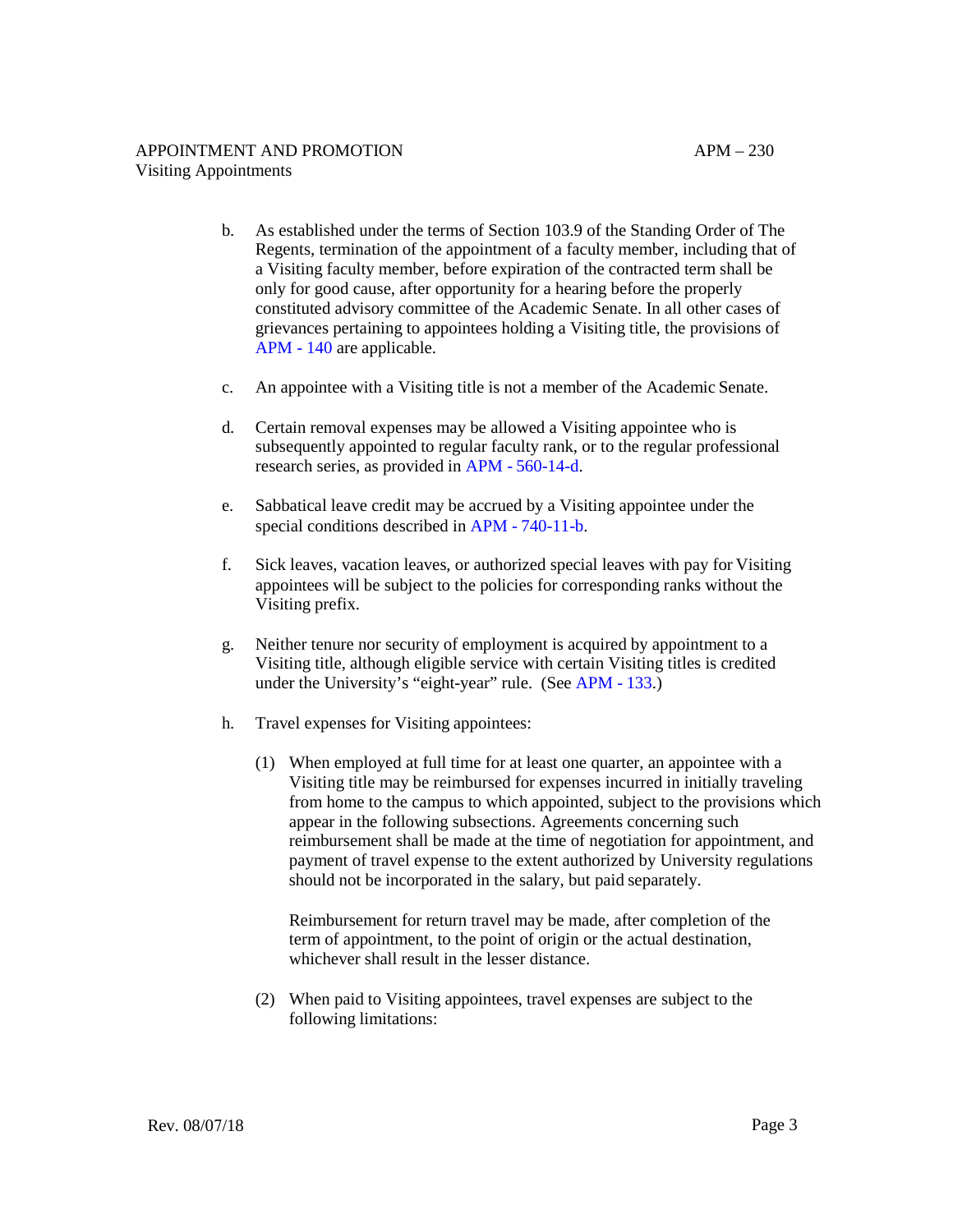- (a) When the appointee travels alone, expenses and method of travel shall be governed by the University travel policy.
- (b) When accompanied by spouse, domestic partner (same sex or opposite sex), and/or children, or other near relatives (as defined in APM - 520-4) who regularly form part of the appointee's immediate household, the appointee has the option of claiming one of the following for reimbursement of travel expenses:
	- (1) The coach air fares from home to the campus to which appointed for the appointee and family members as described above; or
	- (2) Up to the maximum amount permitted by University policy for travel mileage by a privately owned automobile; or
	- (3) If the appointee elects to combine air travel from overseas to an airport on the North American continent and subsequent travel by automobile from that point to the campus to which appointed, only the equivalent of the coach air fares from home to the campus to which appointed for the appointee and family members as described above. (This option does not permit reimbursement for overseas air travel plus travel mileage by automobile.)

In case of election of the first or third option, only such miscellaneous expenses related to air travel as are permitted under the provisions of Business and Finance Bulletin G-28, Policy and Regulations Governing Travel, will be allowed.

- (c) If, for personal convenience, an indirect route is traveled or travel by a direct route is interrupted, any resulting extra expense shall be borne by the traveler, and reimbursement for expense shall be based only on such charges as would have been incurred by the usually traveled route.
- (3) Payments for travel expenses normally shall be made from the "Supplies and Expense" subaccount(s) (Sub 3) of the appropriate account(s) under which the appointment is made. See APM - 230-24-d for reimbursement of payments for travel expenses from other than the appropriate account(s).
- (4) Advance signing of an agreement to refund a portion of the travel expense payment if the terms of the appointment are not fulfilled is not required of a Visiting appointee. Any repayment, should events require it, is left to the discretion of the Chancellor.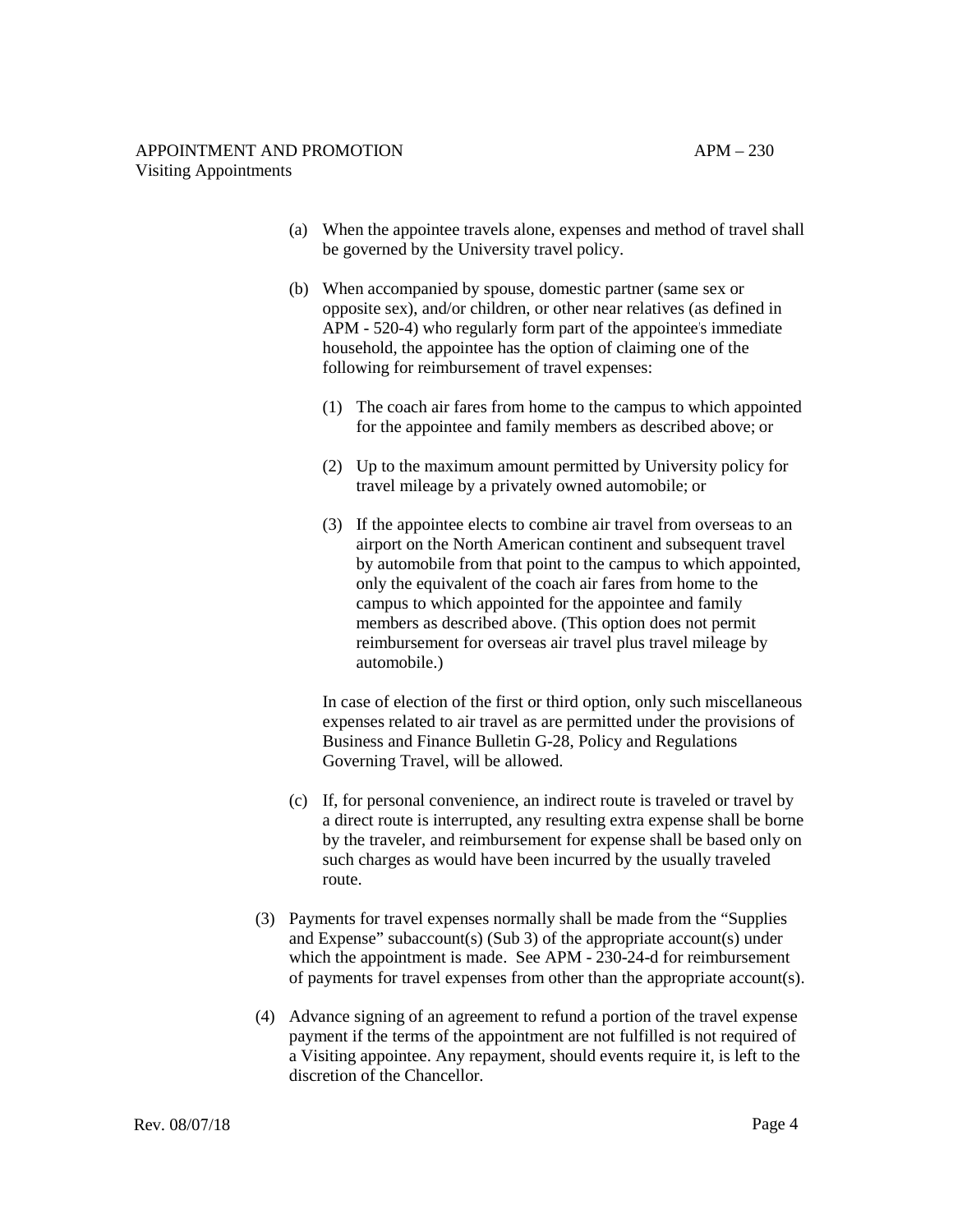### 230-24 **Authority**

- a. The Chancellor, the Provost and Senior Vice President—Academic Affairs, and the Vice President—Agriculture and Natural Resources are authorized to approve appointments with Visiting titles under their respective jurisdictions, except as noted in Sections 230-24-b.
- b. The Chancellor is authorized to approve above-scale salaries up to and including the Regental compensation threshold. For salaries beyond the Regental compensation threshold, authority rests with The Regents on recommendation of the President, after appropriate review and as prescribed in Section 101.2(a) of the Standing Orders of The Regents.
- c. The authority of the Chancellor, the Provost and Senior Vice President— Academic Affairs, and the Vice President—Agriculture and Natural Resources as stipulated above shall also apply for certain personnel actions having effective dates other than July 1 and for retroactive approvals.
- d. The Chancellor, the Provost and Senior Vice President—Academic Affairs, and the Vice President—Agriculture and Natural Resources are authorized to approve the reimbursement of expenses for travel by an appointee with a Visiting title under their respective jurisdictions. If travel expenses are to be incurred outside the United States, prior approval is required for the reimbursement of such expenses. Prior approval is also required for reimbursement of payments for travel expenses from other than the appropriate account(s), whether with intramural or extramural funding.

### 230-80 **Procedures**

The general procedures for making Visiting appointments shall be the same as those specified for the corresponding regular academic title; e.g., in the Visiting Professor series, the provisions of [APM - 220-80](https://www.ucop.edu/academic-personnel-programs/_files/apm/apm-220.pdf) would apply. Because a Visiting appointment is temporary and because it usually serves to recognize the title held at another educational institution, requirements for an *ad hoc* committee may be waived in accordance with [APM - 220-80-k.](https://www.ucop.edu/academic-personnel-programs/_files/apm/apm-220.pdf)

### 230-96 **Reports**

See [APM - 200-96.](http://ucop.edu/academic-personnel-programs/_files/apm/apm-200.pdf)